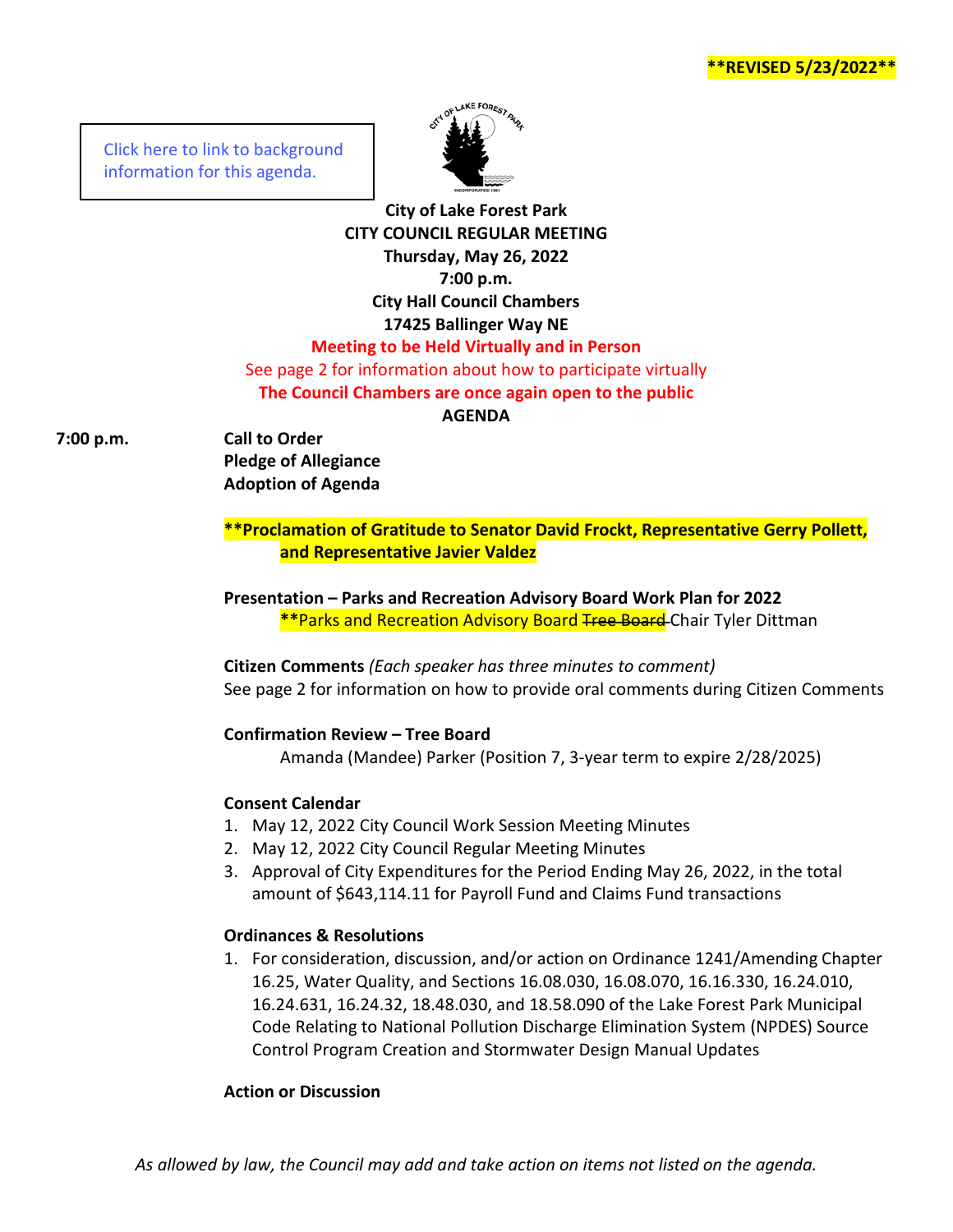1. Discuss a Potential Merger of the Kirkland Community Responder and RADAR (Response Awareness, De-escalation and Referral) Navigator Programs & Introduction of a Potential Regional Crisis Stabilization Unit to Serve North King County

### **Other Business**

## **Council Committee Reports Council/Mayor/City Administrator Reports**

- 1. Councilmember Reports
- 2. Mayor's Report
- 3. City Administrator's Report—May 26, 2022

## **9:00 p.m. Adjourn**

**Future Schedule** Monday, May 30, 2022 City offices closed for Memorial Day Thursday, June 9, 2022 City Council Work Session Meeting 6 pm *hybrid meeting (Zoom and City Hall)* Thursday, June 9, 2022 City Council Regular Business Meeting 7 pm *hybrid meeting (Zoom and City Hall)* Thursday, June 16, 2022 City Council Budget and Finance Committee Meeting 6 pm *virtual meeting* Monday, June 20, 2022 City Council Committee of the Whole Meeting 6 pm *hybrid meeting (Zoom and City Hall)* Thursday, June 23, 2022 City Council Regular Business Meeting 7 pm *hybrid meeting (Zoom and City Hall)*

HOW TO SUBMIT ORAL AND WRITTEN COMMENTS

<https://www.cityoflfp.com/615/Virtual-Meetings-during-COVID-19> (use CTRL+CLICK to open this link) *Written comments for public hearings will be submitted to Council if received by 5:00 p.m. the date of the meeting; otherwise, they will be provided to the City Council the next day. Because the City has implemented oral comments, written comments are no longer being read under Citizen Comments.*

## MOBILE DEVICE NOTE

If you are accessing this agenda on a mobile device and do not have the ability to use CTRL+CLICK to access the linked information on this page, please see the PDF document that is associated to the right of this sentence.

**Instructions for participating in this meeting virtually are on the next page.**